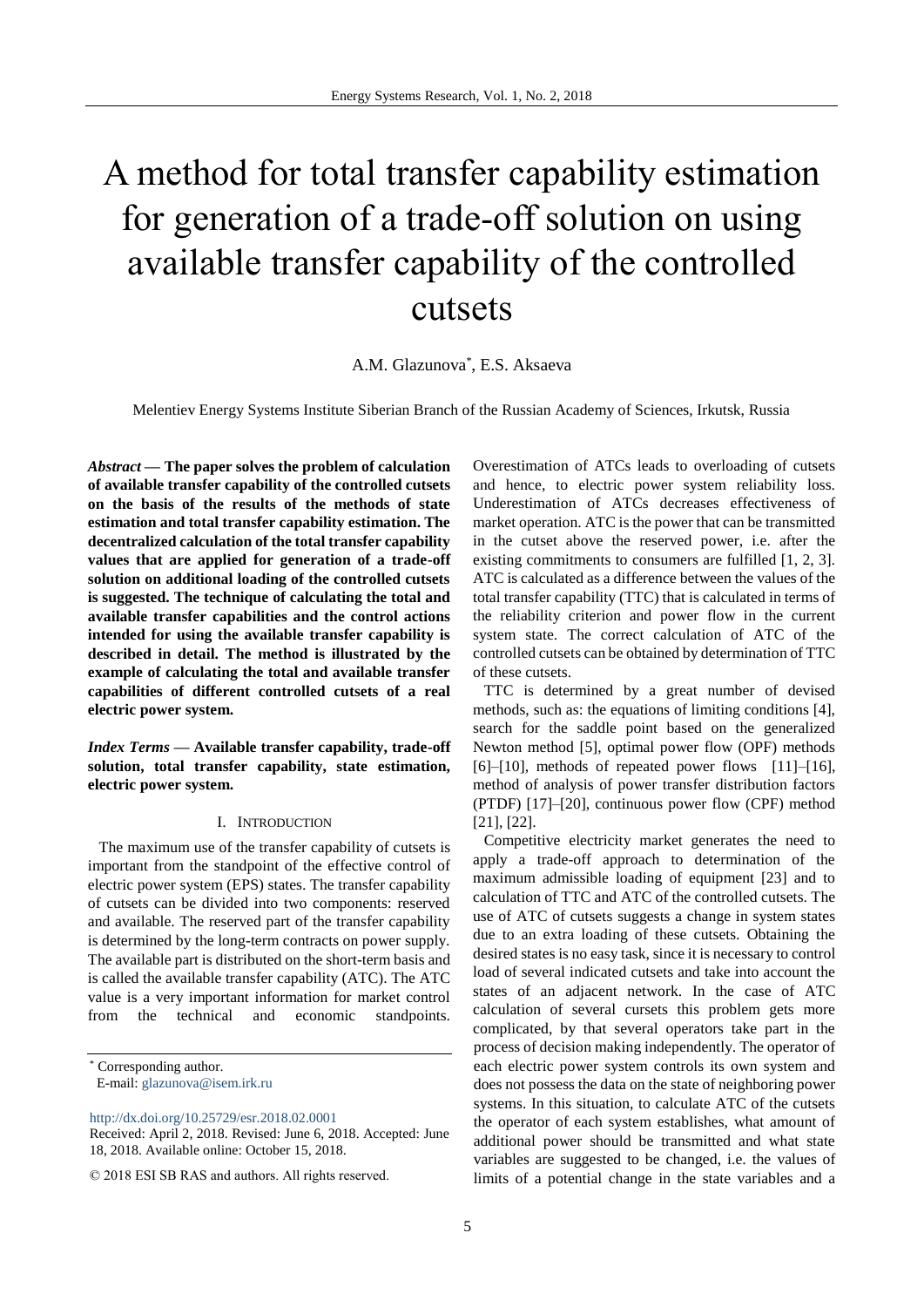value of the desired flow in the cutset. For the actions of operators not to contradict one another it is necessary to integrate them into a single procedure, according to which the cutsets will be loaded. The single procedure is developed using the TTC estimation method and artificial neural networks.

One of the ways to harmonize the actions of commercial operators that are aimed at additional loading of the controlled cutsets is the decentralized calculation of TTC and ATC.

At present the methods of decentralized TTC calculation are being devised [21]. The key barrier for decentralized TTC calculation is the necessity of considering the correlations between the electric power system areas. Each power transmission should be analyzed from the standpoint of the entire system.

The suggested methods for TTC calculation in the decentralized system can be divided into two categories. The first category introduces a two-level structure, and a megasystem of control of all control areas is constructed. The megasystem possesses all information on the system and is responsible for all calculations on the basis of this information. The two-level system protects private information of each control area, as far as the areas do not exchange this information. However, in this case construction of communication and computer infrastructures requires high investments. The second category of the methods is applied to create multi-level areas for TTC calculation. In these methods the use can be made of the algorithm of TTC calculation in the centralized control. The problem of TTC calculation in the multi-level areas is formulated as system decomposition into several subsystems representing an area level.

The paper presents the technique, which can be referred to the first category of TTC calculation methods. The control center to be created receives all the data from all systems, the state estimation and TTC estimation are performed and then the single procedure of loading the controlled cutsets is developed.

Section 2 of the paper presents the devised method for TTC estimation. Section 3 describes the technique of generating a trade-off solution on calculation of TTC and control actions aimed at ATC application in several cutsets simultaneously. Section 4 presents the results of calculations made for a real scheme. At the end of the paper the conclusions are drawn based on the research results.

#### II. TTC ESTIMATION

Solution to the TTC estimation problem is based on the idea that application of the weighted least squares method of the sums of TTC estimation residuals allows the desired solution to be obtained from any point with the required accuracy by selecting the weighting coefficients. For TTC calculation the criteria of the desired state are determined by each concerned subject (for example, commercial operator) in accordance with the own interests, which leads

to formation of contradictory conditions. The interests of all subjects are coordinated by satisfying the constraints of each subject. Satisfaction of the constraints for TTC estimation is guaranteed by the corresponding values of the weighting coefficients of TTC pseudomeasurements.

The initial information for input data generation that is used to calculate the estimates of measurements and TTC (parameters of the resultant load flow solution) is the оnline and calculated information. The on-line information represents the data obtained from the SCADA system [24] and WAMS [25]:

$$
\overline{y} = (U_i, P_i, Q_i, P_{ij}, Q_{ij}, \delta_i) , \qquad (1)
$$

where  $U_i$  – magnitudes of nodal voltages;  $P_i$ ,  $Q_i$  – injection of active and reactive powers at the nodes;  $P_{ij}$ ,  $Q_{ij}$  – power flows in transformers and lines,  $\delta_i$ – voltage phases at the nodes of the scheme, in which PMUs are placed.

The calculated information is the TTC pseudomesurements (TTC PM)  $P_{lk}^{TTCPM}$ of the controlled cutsets and their weighting coefficients.

The value of TTC pseudomeasurements is independent of the system schemes and states and is the constant calculated information that is generated in advance and stored in the database. For calculation of TTC pseudomeasurements each controlled line is represented by the simplest electric power system. The TTC pseudomeasurement for short lines is the total transfer capability of the line without violation of thermal stability. The TTC pseudomeasurement for long lines is the total transfer capability of the line without violation of steadystate stability.

The weighting coefficients of TTC pseudomeasurements can change with variation of the power system state and hence, are determined as the variable calculated information. Their values are calculated in advance by the enumeration method in terms of the system constraints and observance of the optimality criterion in selecting the weighting coefficients [26]:

$$
\varphi_k = \sum_{1}^{kol} (P_{lk}^{TTC \ PM} - P_{lk}^{TTC \ (x))^2 \to \min , \tag{2}
$$

where *kol* – number of controlled lines;  $P_{lk}^{TTC}$ estimates of flows in the controlled lines.

The vector of measurements, which is applied to TTC estimation, looks as follows:

$$
\overline{y}_{RES} = (\overline{y}^n, \overline{y}^a, P_k^{TTCPM}) = (\overline{y}, P_k^{TTCPM}) , \quad (3)
$$

where  $\overline{v}^n$ – measurements of nonadjustable (uncontrolled) state variables. The values of these variables in the calculation process remain within the accuracy of measurements;  $\bar{y}^a$  – measurements of adjustable (controlled) state variables. The values of these variables can vary within the specified control limits [26].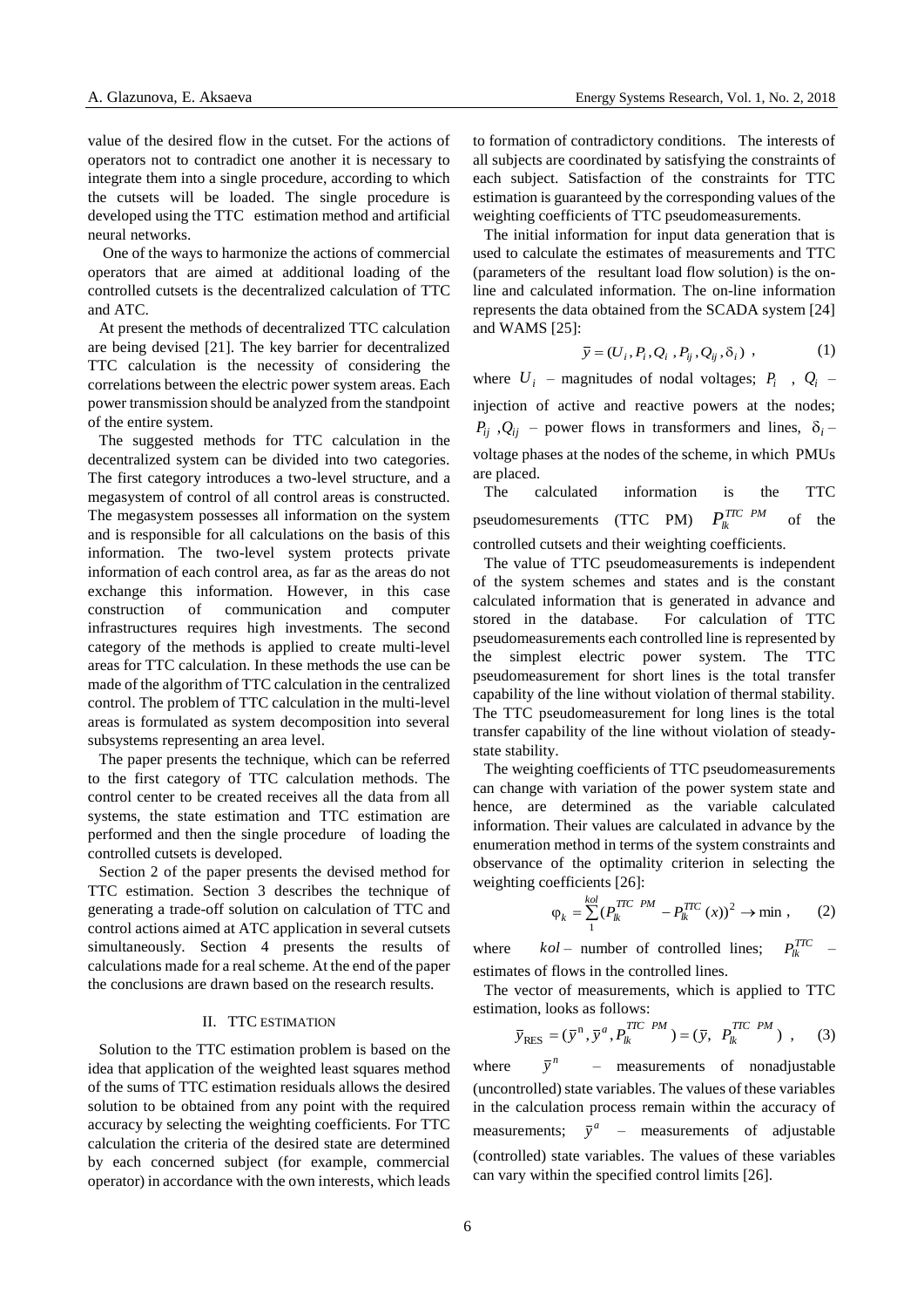The problem of TTC calculation is to search for admissible values that are most close to the specified inadmissible value  $P_{lk}^{TTCPM}$ , and is reduced to minimization of the objective function of the weighted least squares:

$$
J(x) = (\bar{y} - y(x))^{T} R_{y}^{-1} (\bar{y} - y(x)) +
$$
  
\n
$$
\left( P_{lk}^{TTC \ PM} - P_{lk}^{TTC} (x) \right)^{T} R_{p}^{-1} \left( P_{lk}^{TTC \ PM} - P_{lk}^{TTC} (x) \right),
$$
 (4)

where  $R^{-1}$  – weighting coefficients of measurements,

$$
R_P^{-1}
$$
 – weighting coefficients of  $P_{lk}^{TTCPM}$ 

L  $\mathsf{I}$ L

 $\frac{-1}{RES} = \begin{vmatrix} R_y & R_z \ 0 & R_z \end{vmatrix}$  $R_{RES}^{-1} = \begin{bmatrix} R_{y}^{-1} & 0 \\ 0 & -1 \end{bmatrix}$ .

 $\mathsf{I}$  $=\begin{vmatrix} \mathbf{r} \mathbf{y} & \mathbf{0} \\ \mathbf{0} & \mathbf{p} \end{vmatrix}$ 

 $R_{y}^{-1}$   $R_{y}^{-1}$ 0

 $-1$   $R_y^-$ 

The estimates of the resultant state are determined by minimization of criterion (4) and the system of nonlinear equations is solved by the iterative method

$$
H^T R_{RES}^{-1} \left[ \bar{y}_{RES} - y_{RES} \right] (x) = 0 , \qquad (5)
$$

.

where

At each iteration the system is linearized at the solution point and the normal system of equations is solved. In the system the vector of corrections is calculated by the formula

J J J

1

0 *p* J

$$
\Delta x^{l} = \left[ H^{T(l)} R_{RES}^{-1} H^{l} \right]^{-1} H^{T(l)} R_{RES}^{-1} \left[ \bar{y}_{RES} - y_{RES} \left( x^{l} \right) \right]
$$
\n(6)

where  $H^l$  – Jacobian matrix calculated at the *l*–th iteration.

The state vector is calculated by the formula

$$
x^{l+1} = x^l + \Delta x^l \tag{7}
$$

The system of equations (5) is solved, until the condition

$$
\Delta x^l < \xi_x \tag{8}
$$

is observed. The state vector is used to calculate all state variables.

# III. TECHNIQUE OF ATC APPLICATION

The proposed technique suggests a preparatory stage, in which the universal techniques are transformed into a technique for solving the problems in concrete electric power systems. In this stage we identify a range of problems to be solved, develop scenarios and find weighting coefficients for TTC pseudomeasurements that correspond to a set scenario, current state and imposed constraints. The weighting coefficients of TTC pseudomeasurements are stored in the database.

Figure 1 illustrates a scheme of on-line control of loading the cutsets. Each EPS is represented by three blocks: data capture, creation of a single procedure for generation of instructions on additional line loading and line loading.

*Capture of data* on state variables of EPS is performed by the SCADA system and WAMS. The measurement

vector  $\bar{y}_i$  is created in each system *i* from the measurements. The vector is transferred to the control center.

In the block of "formation of a *single procedure*" the document is created, in which:

• the control lines are indicated;

• the values of  $P_{lk}^{TTCPM}$  in the indicated lines are specified;

• the regulated state variables are enumerated and the ranges of their changes are determined;

• the prepared information is transmitted to the control center.

*Generation of instructions*. Parameters of the resultant load flow solution and data on the control actions performed to obtain this solution are sent to each system of the interconnected EPS. The case, where the operators of all EPS agree with the TTC calculation results means a trade-off solution is achieved.

The functions of the control center are:

1. To set the operational constraints of the interconnected power system  $y^{con}$ .

2. To compile on-line information

$$
\overline{y} = (\overline{y}_1, \overline{y}_2, \overline{y}_l \dots \overline{y}_L) \quad , \tag{9}
$$

where  $L$  – number of the concerned EPSs. Vector  $\overline{y}$  is transferred to the state estimator and to the TTC estimator.

3. To perform the state estimation procedure.

4. To compile the calculated information

$$
P_{lk}^{TTC~PM} = (P_1^{TTC~PM}, P_2^{TTC~PM}, P_j^{TTC~PM}...P_j^{TTC~PM}) , (10)
$$

where  $P_j^{TTCPM}$  – pseudomeasurements of TTC of the controlled lines. *J* – number of the controlled lines.

5. To form the input vector for ANN1 based on constraints  $y^{con}$  and to form the input vector for ANN2 based on the on-line information  $\bar{y} = (\bar{y}_1, \bar{y}_2, \dots, \bar{y}_L)$ . The trained ANN selects  $R_P^{-1}$  (4) from the database. The process of ANN learning is not considered in this paper.

6. To construct the resultant vector of initial data

$$
\overline{y}_{RES} = (\overline{y}, P_{lk}^{TTCPM}) \quad . \tag{11}
$$

7. To calculate the resultant load flow solution of the interconnected EPS based on vector  $\overline{y}_{RES}$  with the TTC estimation method. The vector of estimates of the resultant load flow solution has the form:

$$
\hat{y}_{\text{RES}} = (\hat{y}, \hat{P}_{lk}^{TTC}) \tag{12}
$$

8. To calculate the controlled actions based on the results of TTC estimation and state estimation.

9. To communicate the information about each EPS to the block of generation of instructions for the each system.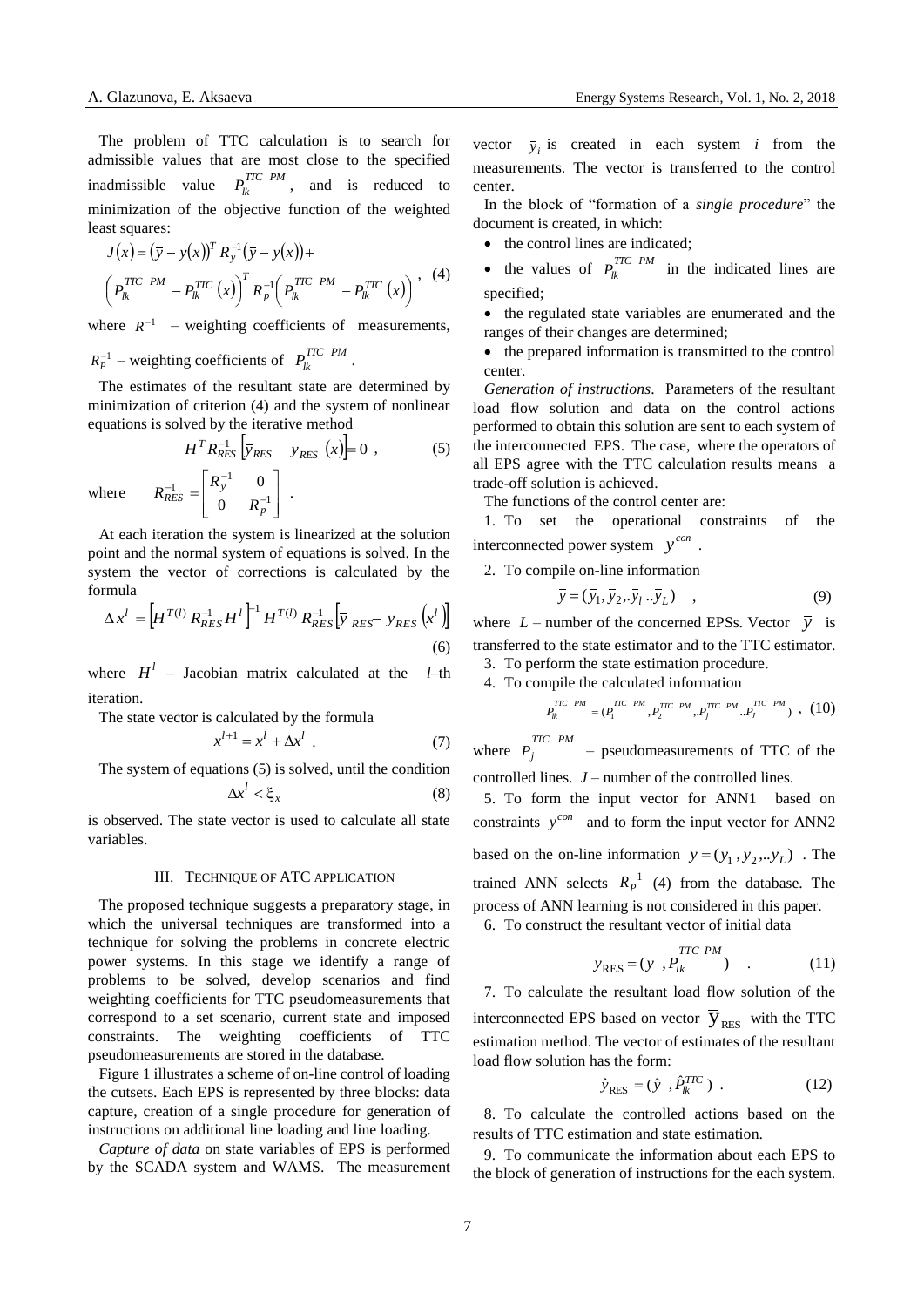### IV. APPLICATION OF THE TECHNIQUE BY THE EXAMPLE OF A REAL CALCULATED SCHEME

# *A. General characteristic of the scheme and description of scenarios*

The calculated scheme, shown in fig.2, includes 17 nodes, 21 (500 kV) transmission lines, and two controlled cutsets. Controlled cutset 1 is one-circuit line 1-5 and twocircuit line 2-3, controlled cutset 2 is represented by lines 11-15 and 12-15. The TTC values of two controlled cutsets are calculated on the basis of three scenarios. Scenario 1: TTC and ATC are calculated in cutset 1; Scenario 2: TTC and ATC are calculated in cutset 2; Scenario 3: TTC and ATC are calculated in cutsets 1 and 2 at their simultaneous loading.

### *B. TTC calculation of cutset 1 (Scenario 1)*

This problem is solved by the following Scenario: calculation of TTC estimates at transmission of additional power from node 2 to node 5.

The value of the surge-impedance loading is used as a value of the TTC PMs of the lines in the controlled cutset [28].

$$
P_{1-5}^{TTCPM} = 900 \quad , \tag{13}
$$

$$
P_{2-3}^{TTC\ PM} = 1800\quad . \tag{14}
$$

The constraints applied in the calculation of weighting coefficients of the TTC PMs are represented by the following inequalities:

$$
\overline{P}_2 \le \hat{P}_2 \le 3431 , \qquad (15)
$$

$$
0 \le \hat{Q}_2 \le 501 \quad , \tag{16}
$$

$$
1000 \text{ m/s}
$$

$$
0 \leq \hat{Q}_4 \leq 342 \quad , \tag{17}
$$

$$
490 \leq \hat{U}_7 \leq 524 \quad , \tag{18}
$$

$$
\overline{y}_i - 3\sigma \le \overline{y}_i \le \overline{y}_i + 3\sigma \quad , \tag{19}
$$

where  $\overline{P}_2$ ,  $\hat{P}_2$  – measurement and estimate of active power generated at node 2,  $\hat{Q}_2$ ,  $\hat{Q}_4$  – estimates of reactive power generated at nodes 2 and 4,  $\hat{U}_7$  – estimate of voltage magnitude at node 7,  $\sigma$  – standard deviation.

Expression (19) means that at the nodes with nonadjustable parameters the values of measurements should remain within a range of  $\pm 3\sigma$ .

#### *C. TTC calculation of cutset 2 (Scenario 2)*

The stated problem is solved by the following scenario: transmission of additional power from node 15 to nodes 11 and 12.

The value of the surge-impedance loading is used as a value of the TTC PMs of the lines in the controlled cutset [28]

$$
P_{11-15}^{TTC\ PM} = 900\quad ,\tag{20}
$$

$$
P_{12-15}^{TTC\ PM} = 900\tag{21}
$$

The constraints applied to the calculation of weighting coefficients of the TTC PMs are represented by the following inequalities

$$
\overline{P}_{15} \le \hat{P}_{15} \le 1430 \quad , \tag{22}
$$

$$
0 \le \hat{Q}_{11} \le 50 \tag{23}
$$



Figure 1. A scheme of online control of loading the lines on the basis of the trade-off approach.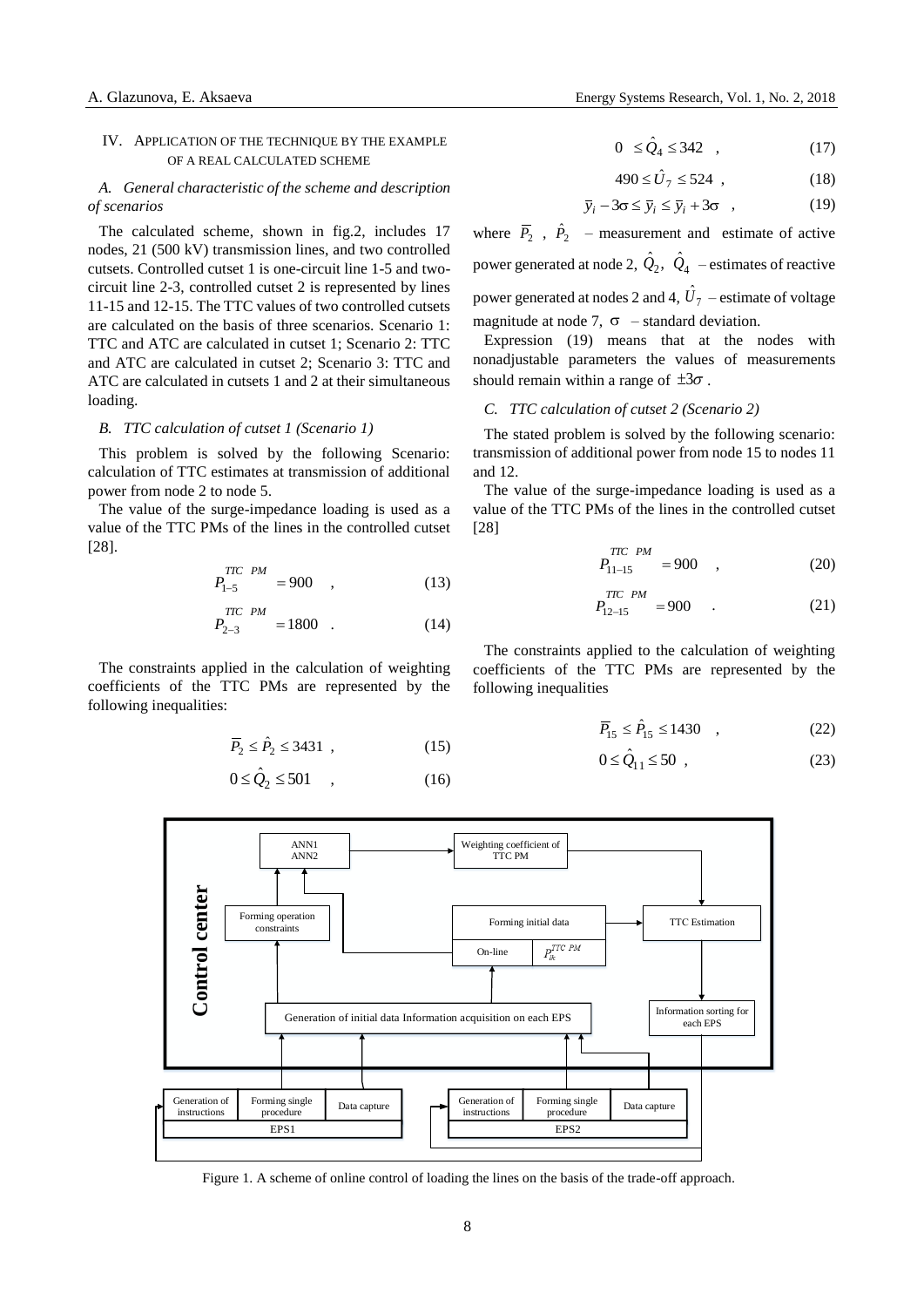

Figure 2. A scheme of a real electric power system.

$$
0 \le \hat{Q}_{12} \le 50\tag{24}
$$

and expression (19),

where  $\overline{P}_{15}$ ,  $\hat{P}_{15}$  – measurement and estimate of active power generated at node 15,  $\hat{Q}_{11}$ ,  $\hat{Q}_{12}$  – estimates of reactive power generated at nodes 11 and 12.

*D. TTC calculation of cutsets 1 and 2 simultaneously (Scenario 3)*

The problem is solved by the following scenario: transmission of additional power from node 15 to nodes 11 and 12, and from node 2 to node 5. The constraints applied to the calculation of weighting coefficients of the TTC pseudomeasurements  $1 - 5$  $P_{1-5}^{TTCPM}$ ,  $P_{2-3}$  $P_{2-3}^{TTC}$  *PM*  $P_{11-15}^{TTC}$ *TTC PM* are represented by inequalities  $(15)$ – $(19)$ ,  $(22)$ – $(24)$ . The trade-off solution is guaranteed by satisfaction of these constraints at loading of two cutsets.

#### *E. Calculation results*

Figures 3, 5, 7 show the values of difference between the parameters of the current and resultant load flow solutions that are obtained at TTC calculation by Scenarios 1, 2 and 3, respectively. Figures 4, 6, 8 present the active power flows of the controlled lines for Scenarios 1, 2 and 3, respectively.

Figures 3, 5, 7 show that all commitments to consumers

are met, as far as the state variables changed only at the controlled nodes. In Scenario 1 (Fig.3) active power changed at nodes 2 and 5 (curve P), reactive power changed at node 4 (curve Q), voltages at all nodes remained within the prescribed limits (curve U). In Scenario 2 (Fig.5) active power changed at nodes 11, 12 and 15 (curve P), reactive power changed at nodes 11, 12 (curve Q), voltages at all nodes remained within the prescribed limits (curve U). In Scenario 3 (Fig.7) active power changed at nodes 2, 5, 11, 12 and 15 (curve P), reactive power changed at nodes 4, 11, 12 (curve Q), voltages at all nodes remained within the prescribed limits (curve U).

Analysis of the graphs in Figs. 3, 4 for Scenario1 (Figs. 5, 6 for Scenario 2) allows the conclusion that the maximum power that can be transmitted in controlled cutsets 1 and 2 under the specified conditions of the EPS operation is equal to 1736,6 MW and 847,2 MW, respectively. ATC of cutset 1 is 107 MW, ATC of cutset 2 is 353 MW. Additional power equal to 104 MW (422 MW) can be transmitted owing to the following control actions: increase of reactive power generation at node 4 by 25 MVAr (at nodes 11 and 12 by 36 and 39 MVAr, respectively).



Figure 3. Deviations in active power, reactive power and voltage (Scenario1).



Figure 4. Active power flow in actual and resultant load flow solution (Scenario 1).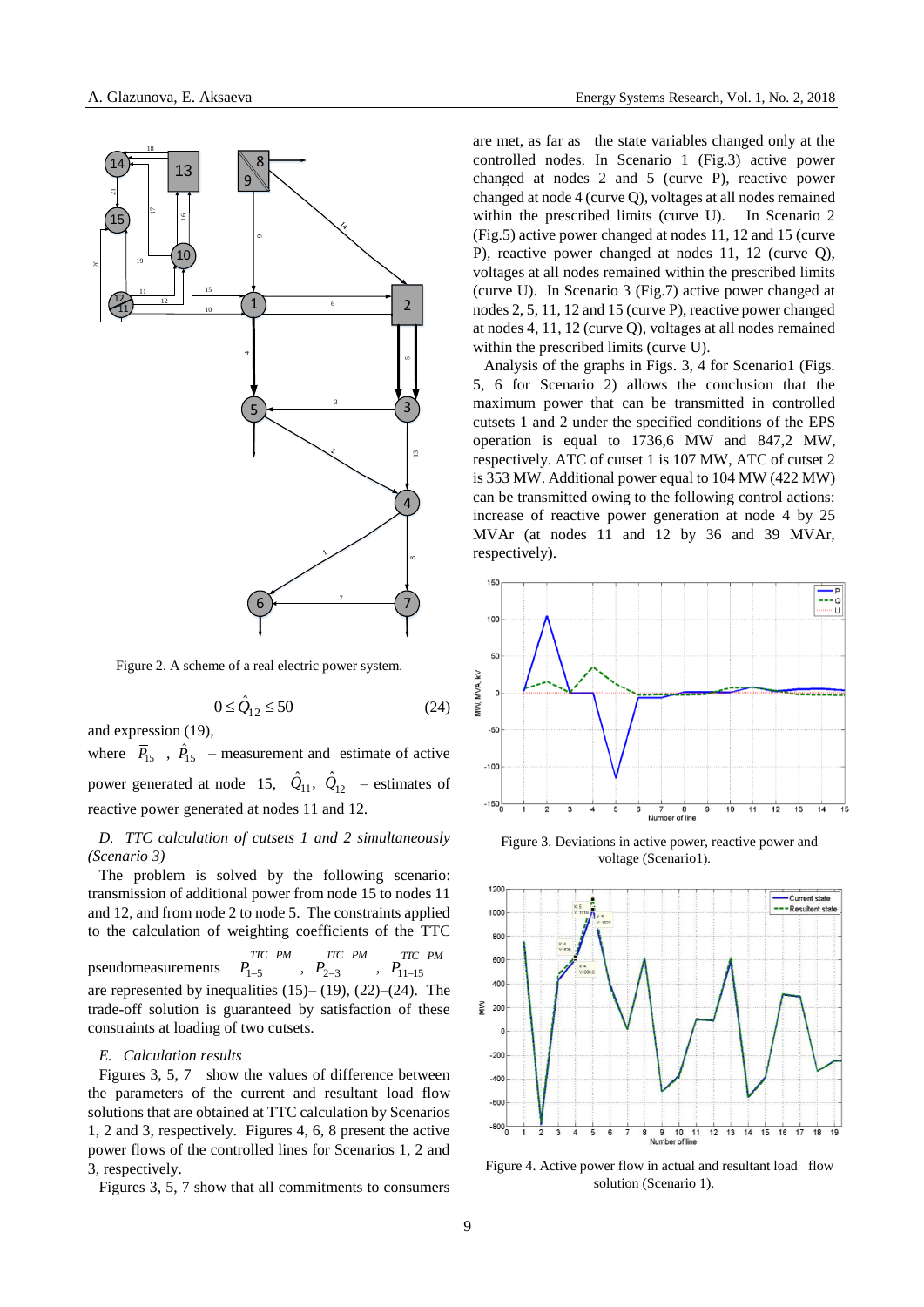

Figure 5. Deviations in active power, reactive power, voltage (Scenario2).



Figure 6. Deviations of active power flow in current load flow solutions (Scenario 2).



Figure 7. Deviations in active power, reactive power, voltage (Scenario 3).

Table 1 compiles the calculation results obtained for three Scenarios. Number of the cutest is given in the first line, the TTC value in the controlled cutset for each Scenario – in the second line. The ATC values of the controlled cutsets are written in the third line. The values of additional active power generation are presented in the fourth line. Controlled actions are showed in the fifth line.



Figure 8. Active power flow in current and resultant states (Scenario 3).

Table 1. Calculation results for three Scenarios

| <b>Number of cutset</b>       |           | 1           | 2                                   |                       | 2                           |
|-------------------------------|-----------|-------------|-------------------------------------|-----------------------|-----------------------------|
|                               |           |             |                                     | simultaneously        |                             |
| Flow                          | current   | 1633        | 494                                 | 1633                  | 494                         |
| (MW)                          | resultant | 1736        | 847                                 | 1709                  | 660                         |
| ATC (MW)                      |           | 107         | 353                                 | 76                    | 165                         |
| Additional<br>generation (MW) |           | $P_2 = 104$ | $P_1$ <sub>5</sub> = 435 $P_2$ = 82 |                       | $P_{15} = 202$              |
| Control actions<br>(MVAr)     |           | $O_4 = 25$  | $Q_{11} = 36$                       | $Q_2 = 20$ $Q_4 = 23$ |                             |
|                               |           |             | $Q_{12} = 39$                       |                       | $Q_{11} = 21 \ Q_{12} = 22$ |

The last two columns present the results of the tradeoff solution. Analysis of the results in Table 1 shows that if the additional active power is transmitted simultaneously in the independent cutsets, the transmitted power values in each cutest prove to be lower than the power that can be transmitted in the same cutsets, but at different time intervals.

# V. CONCLUSIONS

The paper presents a trade-off approach for calculation of the total transfer capability in two cutsets simultaneously. The TTC is calculated in a decentralized manner. The approach supposes that EPSs do not share their data among themselves. The approach supposes that EPSs do not share their data among themselves. These EPSs want to cooperate via a control center to calculate total transfer capability and available transfer capability. State estimation, estimation of total transfer capability and calculation of control actions aimed at the achievement of total transfer capability in the controlled cutsets are performed in the control center. The tradeoff solution is considered to be reached, if operators of all electric power systems agree with the control actions, and the total transfer capability values to be obtained, when these control actions are implemented.

The developed method was tested by the determination of total transfer capability and available transfer capability in two cutsets of some electric power system. The calculations were made at loading of each considered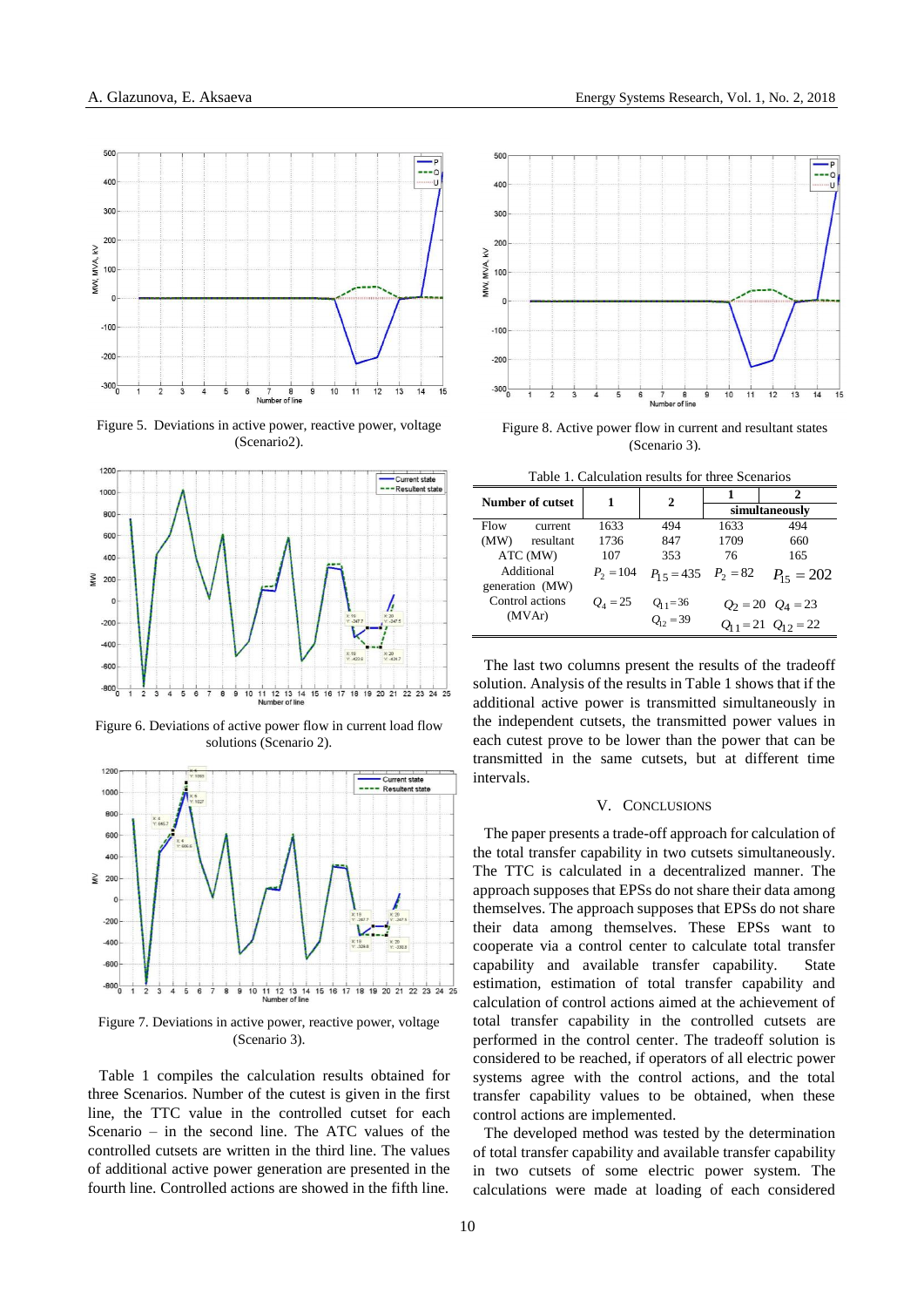cutset alternately and at simultaneous loading of the considered cutsets. Analysis of the results confirms that:

- the TTC and ATC values depend on the current conditions of electric power system operation. With the additional power flow transmitted simultaneously in cutsets 1 and 2, the value of ATC in cutset 1 is less by 27 MW and in cutset 2 - by 187 MW than the value of ATC in the case of power transmission over cutsets 1 and 2 at different time intervals;
- the interests of all electric power systems participating in TTC and ATC calculation have been taken into consideration using the trade-off approach. The values of active and reactive generation are only changed in controlled state variables.

#### **REFERENCES**

- [1] K. Audomvongseree and A. Yokoyama, "Consideration of an appropriate TTC by probabilistic approach," *IEEE Trans. on Power Systems*, vol. 19, no. 1, February, 2004.
- [2] Li Weixing, Peng Wang, Zhizhong Guo, "Determination of optimal total transfer capability using a probabilistic approach," *IEEE Trans. on Power Systems*, vol.21, no. 2, May, 2006.
- [3] *Glossary of Terms prepared by the Glossary of Terms task force North American Electric Reliability Council* (NERC). August, 1996.
- [4] A.M. Kontorovich, A.V. Kryukov, "The use of equations of limiting conditions in the problems of electric power system control," *Izv. AS USSR. Energy and Transport*, no3, pp.25–33, 1987. (in Russian)
- [5] A.V. Pazderin, P.V. Chusovitin, G.S. Shabalin, S.V. Yuferev, "Determining the control actions to ensure the static stability in the emergency control problem based on Newton's method in optimization," *5 th International Scientific and Technical Conference "Current trends in the development of relay protection and automated systems in energy systems"*, Sochi, pp. 2–9, June 1–5, 2015.
- [6] B.I. Ayuev, V.V. Davydov, P.M. Erokhin, *"*Optimization models of the nearest limiting conditions of electric power systems," *Electrichestvo,*  no. 11, pp.2–9, 2010. (in Russian)
- [7] Priti Kachore, M. V. Palandurkar, "TTC and CBM Calculation of IEEE–30 Bus System," *Second International Conference on Emerging Trends in Engineering and Technology (ICETET)*, pp. 539–542, 2009.
- [8] Hamid Falaghi, Maryam Ramezani, Chanan Singh, Mahmood-Reza Haghifam, "Probabilistic Assessment of TTC in Power Systems Including Wind Power Generation," *IEEE Systems journal*, vol. 6, no. 1, pp. 181–190, March, 2012.
- [9] M. R. Aghaebrahimi, R. Kazemi, Golkhandan, and S. Ahmadnia, "Probabilistic Calculation of Total Transfer Capability (TTC) for Power Systems with Wind Farms using Evolutionary Algorithms," *9th*

*International Conference on Power Electronics– ECCE Asia 63 Convention Center*, Seoul, Korea, pp.  $2135-2140$ ,  $1-5$ , June, 2015.

- [10] Yunfei Chu, [Zhinong Wei,](http://ieeexplore.ieee.org/search/searchresult.jsp?searchWithin=%22Authors%22:.QT.Zhinong%20Wei.QT.&newsearch=true) Guogiang Sun, Li [Yichi,](http://ieeexplore.ieee.org/search/searchresult.jsp?searchWithin=%22Authors%22:.QT.Yichi%20Li.QT.&newsearch=true) "Fast calculation of available transfer capability incorporating uncertainty of wind generation," *[5th](http://ieeexplore.ieee.org/xpl/mostRecentIssue.jsp?punumber=7426173)  [International Conference on Electric Utility](http://ieeexplore.ieee.org/xpl/mostRecentIssue.jsp?punumber=7426173)  [Deregulation and Restructuring and Power](http://ieeexplore.ieee.org/xpl/mostRecentIssue.jsp?punumber=7426173)  [Technologies \(DRPT\),](http://ieeexplore.ieee.org/xpl/mostRecentIssue.jsp?punumber=7426173)* pp. 2486–2490, 2015.
- [11] A.S. Alexandrov, D.M. Maximenko, A.F. Mikhailenko, V.G. Neuimin, "Development of a system for monitoring of stability margins and dynamic stability control to consider the effect of emergency control," *Proc. of STC UPS*, no.1 (76), pp. 64–72, 2017. (in Russian)
- [12] R. Rajathy, R. Gnanadass , V. Vincy , Shaliney Esther Ambroise, Harish Kumar, " Total Transfer Capability Enhancement using Differential Evolution," *Control, Automation, Communication and Energy Conservation (INCACEC)*, pp. 1–8, 2009.
- [13] M. Yilmaz, B. Bilir, "Determination of Power Transfer Capability by Incremental Changes," *IEEE Electrical Power & Energy Conferenc (EPEC). Canada*, 21–23 August, 2013.
- [14] [Piyush Warhad Pande,](http://ieeexplore.ieee.org/search/searchresult.jsp?searchWithin=%22Authors%22:.QT.Piyush%20Warhad%20Pande.QT.&newsearch=true) [A. K. Sinha,](http://ieeexplore.ieee.org/search/searchresult.jsp?searchWithin=%22Authors%22:.QT.A.%20K.%20Sinha.QT.&newsearch=true) " Total Transfer Capability Calculation Considering Variation of Ambient Temperature - A Case Study," *[IEEE Power,](http://ieeexplore.ieee.org/xpl/mostRecentIssue.jsp?punumber=7428380)  [Communication and Information Technology](http://ieeexplore.ieee.org/xpl/mostRecentIssue.jsp?punumber=7428380)  [Conference \(PCITC\)](http://ieeexplore.ieee.org/xpl/mostRecentIssue.jsp?punumber=7428380)*, pp.727–731, 2015.
- [15] A.N. AL-Masri, M. Z. A. A. Kadir, H. Hizam, N. Mariun, S. Yusof, "Control Action based on Steady-State Security Assessment using an Artificial Neural Network," *IEEE International Conference on Power and Energy (PECon2010),* Kuala Lumpur, Malaysia, pp. 706-711, Nov 29 – Dec 1, 2010.
- [16] H. [Buch,](http://ieeexplore.ieee.org/search/searchresult.jsp?searchWithin=%22Authors%22:.QT.Hitarth%20Buch.QT.&newsearch=true) K.K. [Dudani,](http://ieeexplore.ieee.org/search/searchresult.jsp?searchWithin=%22Authors%22:.QT.Kalpesh%20K%20Dudani.QT.&newsearch=true) D.P. [Pipalava,](http://ieeexplore.ieee.org/search/searchresult.jsp?searchWithin=%22Authors%22:.QT.Dinesh%20P%20Pipalava.QT.&newsearch=true) " Prediction of Total Transfer Capability using ANN in Restructured Power System," *[5th Nirma University International](http://ieeexplore.ieee.org/xpl/mostRecentIssue.jsp?punumber=7446021)  [Conference on Engineering \(NUiCONE\)](http://ieeexplore.ieee.org/xpl/mostRecentIssue.jsp?punumber=7446021)* , pp. 1–5, 2015.
- [17] N.D. Ghawghawe, K.L. Thakre, "Application of power sensitivity analysis and PTDF for determination of ATC," *Conference paper: Power Electronics, Drives and Energy System*, January. 2007.
- [18] Kowshik Mushfiq-Ur-Rahman, Md. Saiduzzaman, Md. Naieem Mahmood, Md. Rokunuzzaman Khan. "Calculation of Available Transfer Capability (ATC) of Bangladesh Power System Network," *Department of Electrical and Electronic Engineering Ahsanullah University of Science and Technology*. Bangladesh, IEEE ISGT Asia, pp. 1–5, 2013.
- [19] [Xiaochen Zhang,](http://ieeexplore.ieee.org/search/searchresult.jsp?searchWithin=%22Authors%22:.QT.Xiaochen%20Zhang.QT.&newsearch=true) [Santiago Grijalva,](http://ieeexplore.ieee.org/search/searchresult.jsp?searchWithin=%22Authors%22:.QT.Santiago%20Grijalva.QT.&newsearch=true) "Decentralized Total Transfer Capability Evaluation Using Domain Decomposition Methods," *[IEEE Transactions on](http://ieeexplore.ieee.org/xpl/RecentIssue.jsp?punumber=59)  [Power Systems](http://ieeexplore.ieee.org/xpl/RecentIssue.jsp?punumber=59)*, vol. 31, no5, pp. 3349–3357, 2016.